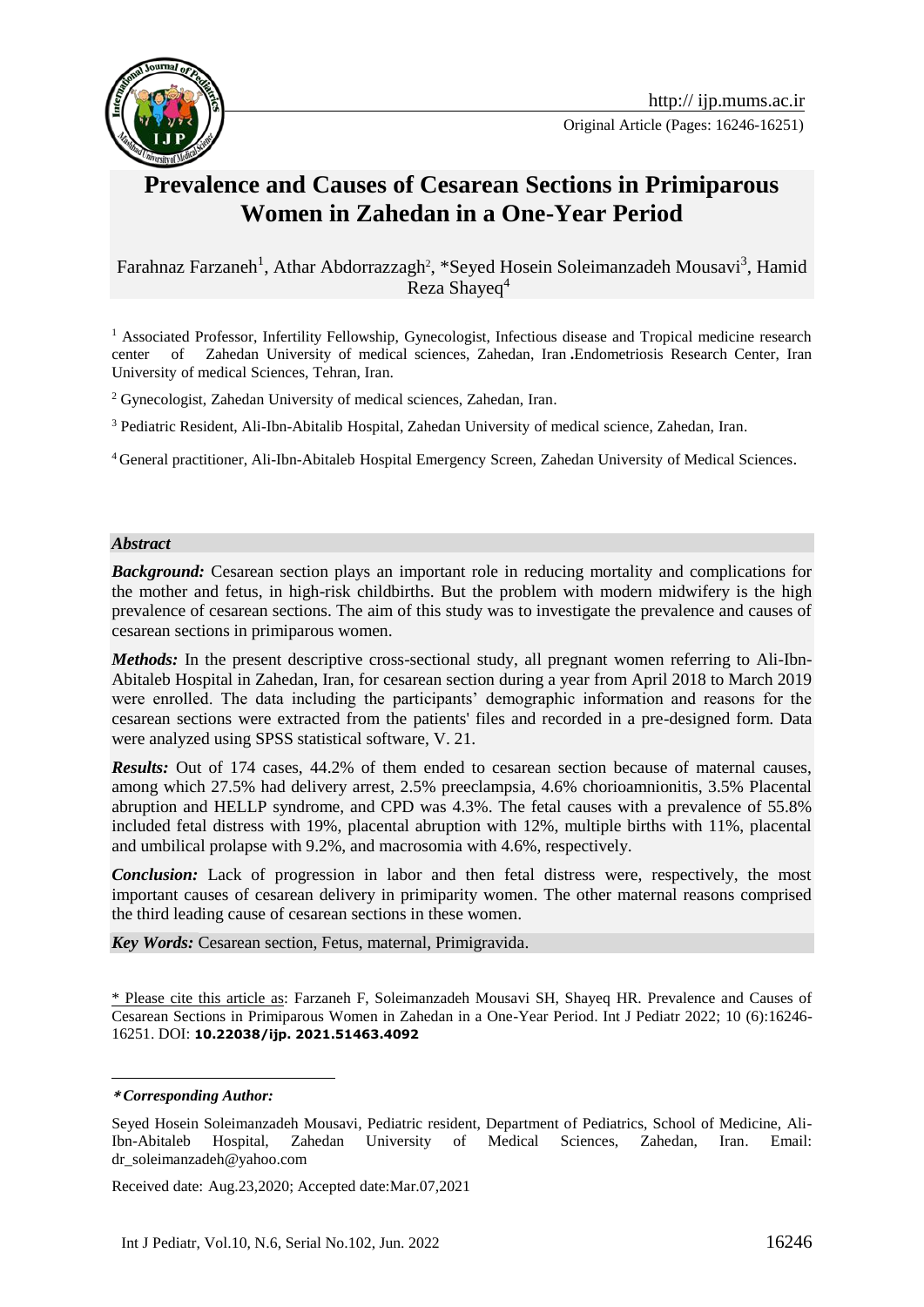# **1- INTRODUCTION**

Cesarean section refers to the removal of the fetus, placenta and membranes by cutting the wall of the abdomen and uterus (1). Cesarean section plays an important role in reducing mortality and complications for the mother and fetus, in high-risk childbirths. But the problem with modern midwifery is the high prevalence of cesarean sections. According to the recommendations of the World Health Organization (WHO), the expected rate of cesarean section in different countries should be 10-15% of deliveries and has stated that there is no justification for increasing the rate of the cesarean sections (2, 3).

According to statistics provided by the WHO, out of 137 countries in 2008, the rate of cesarean sections in 56 countries was below 10%, while 69 countries had more than 15% cesarean sections. Sixteen countries had between 10 and 15% cesarean sections. Iran is one of the countries in which the rate of cesarean section was more than 15%, i.e. about 41.9%, among which about 6% are unnecessary cesarean sections (4).

Ahmadnia in his study in Iran between 1998 to 2000 concluded that the mean rate of the cesarean sections have been 35% in all provinces of Iran, while the prevalence of cesarean section was 41.7% in Isfahan and 44% in Tehran (5).

The system of monitoring and evaluation of reproductive services of the Ministry of Health, Treatment and Medical Education in 2010 announced the rate of cesarean section as 68% in the whole country of Iran and notified that this rate is related to university hospitals and in the case of private hospitals, the rate of cesarean section reaches over 90% and sometimes even 100% (6).

According to the British National Institute for Clinical Excellence and Health, the reasons for a planned cesarean section include breech presentation, multiple pregnancies, preterm birth, and small fetuses for gestational age, placenta previa and placental abruption, maternal infection such as AIDS, hepatitis C, B and herpes simplex, a history of previous cesarean section, and at the request of the mother. However, according to this institute, natural childbirth can be performed for most of the mentioned reasons (7). Other studies also confirm the causes of cesarean section mentioned above (8-10).

The available statistics in Iran do not correspond to any of the global statistics and even considering the factors affecting the increase in the rate of cesarean sections does not justify this high rate (11). According to another study conducted in Iran, more than 70% of pregnant women want to have a cesarean section for unnecessary reasons, among which 92% are related to fear of the labor pain and complications of normal delivery (12).

There are several reasons for having a cesarean section, one of the most important of which is the lack of progress in delivery. Another study reported that in 68% of cesarean sections in which fetuses were exposed, no progression was observed, and at least 16% were due to prolonged cesarean sections. And the second reason for fetal suffering has been raised (13).

In recent years, the rate of cesarean section in our country has increased and in some reports it has been mentioned up to 70%. Another possible cause of this increase might be early hospitalization of the patients, which might by itself increase the rate of ectopic interventions in the delivery route, leading to the cesarean section. In order to reduce it, various attempts have been made by the Ministry of Health and Medical Education. Because cesarean delivery has several complications, including increased infection of the uterus - bladder - postoperative bleeding, as well as increased respiratory distress syndrome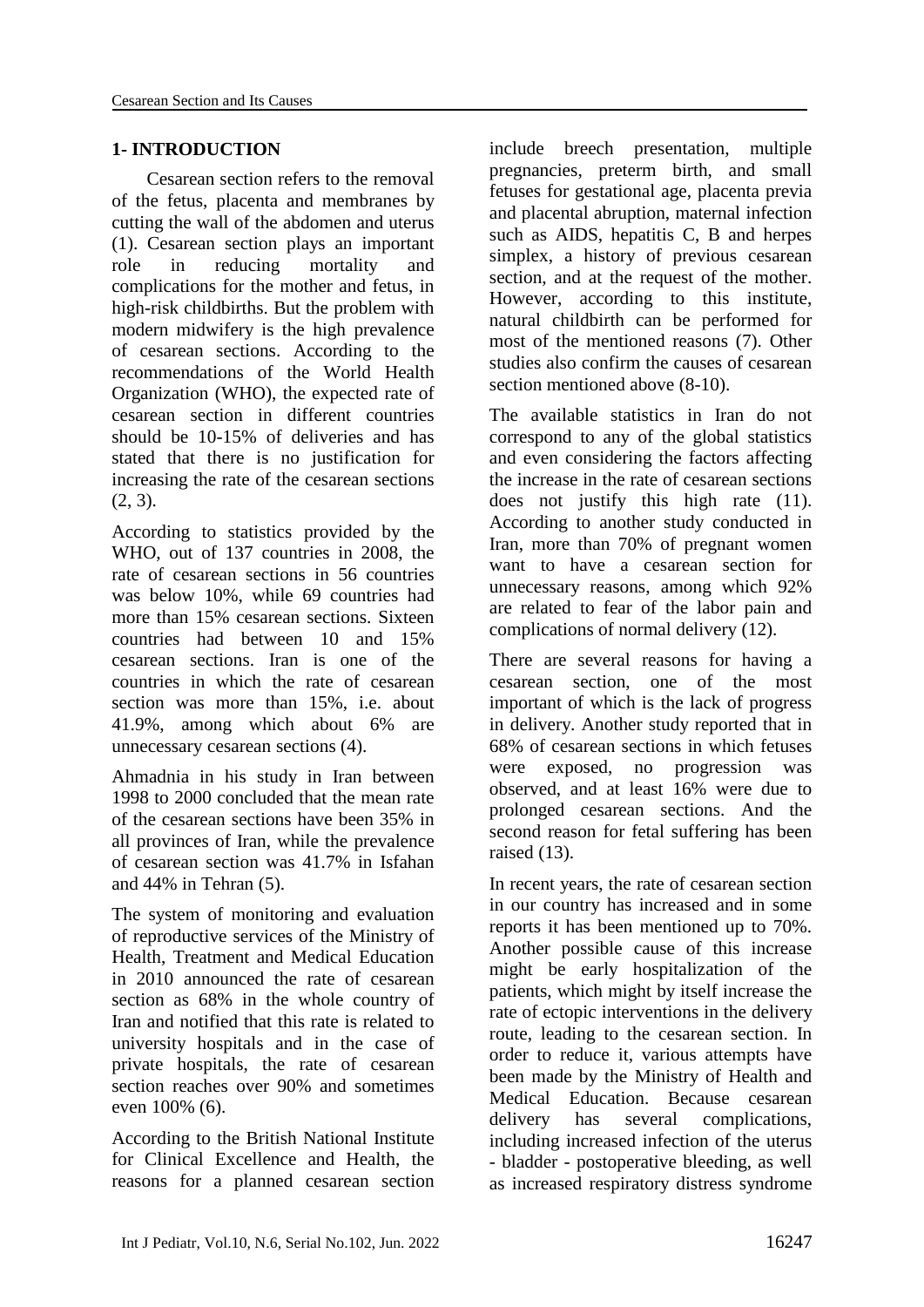in the baby. The economic effects of cesarean delivery are also significant. Maternal mortality is an uncommon complication, but the other complications increase sharply compared to vaginal delivery. Cesarean section leads to a 2-4 fold increase in mortality and a 5-10-fold increase in maternal injuries compared to normal delivery (14). Among the problems that cesarean delivery can cause to the baby are increased neonatal mortality, low birth weight infants, and increased incidence of temporary respiratory problems (15). The present study, thus, aims at evaluating the frequency of cesarean section in Zahedan city and the reasons for performing this operation.

# **2- MATERIALS AND METHODS**

# **2-1 Study Design and population**

This research is a descriptive crosssectional study. The study population included all patients who had referred to Ali-Ibn-Abitaleb (AS) Hospital in Zahedan for cesarean section during a one-year period from April 2018 to March 2019. The patients' required information were extracted from the patients' files and health records; and were recorded in a researchermade form. The patients' data were recorded in two categories of demographic information and reasons for selecting the

cesarean section. Sampling was done in an easy or accessible way.

### **2-5 Ethical consideration**

The present study was carried out after the approval of the ethics committee and the research committee of Zahedan University of Medical Sciences.

### **2-6 Inclusion and Exclusion criteria**

The inclusion criteria was having no previous delivery

### **2-7 Data Analysis**

The data were analyzed using SPSS statistical software.

#### **3- RESULTS**

In the present study, 174 hospital records were evaluated. Maternal causes were 44.2% of the causes leading to cesarean section, among which 27.5% were delayed delivery, 5.2% were preeclampsia, 46% were chorioamnionitis, decolman and HELLP syndrome were 1.75%, and CPD was 3.4%. Fetal causes with a prevalence of 55.8% included fetal distress with 19%, placenta previa with 12%, multiple births with 11%, placental and umbilical cord prolapse with 9.2% and macrosomia with 4.6%, respectively (**Table 1**).

| Cause                           |                                       | Number | Percentage |
|---------------------------------|---------------------------------------|--------|------------|
| Maternal $(44.2\%)$<br>$(N=77)$ | Lack of labor progress                | 48     | 27.5       |
|                                 | Preeclampsia                          |        | 5.2        |
|                                 | Chorioamnionitis                      | 8      | 4.6        |
|                                 | Decolman                              | 3      | 1.75       |
|                                 | <b>HELLP</b> Syndrome                 | 3      | 1.75       |
|                                 | <b>CPD</b>                            |        | 3.4        |
| Fetal $(55.8\%)$ (N=97)         | <b>Fetal Distress</b>                 | 33     | 19         |
|                                 | Placenta Previa                       | 21     | 12         |
|                                 | multiparity                           | 19     |            |
|                                 | Placental and umbilical cord prolapse | 16     | 9.2        |
|                                 | Macrosomia                            | 8      | 4.6        |
| All                             |                                       | 174    | 100        |

|  | <b>Table-1:</b> Frequency of causes of cesarean sections in primiparous women $(N=174)$ |  |
|--|-----------------------------------------------------------------------------------------|--|
|  |                                                                                         |  |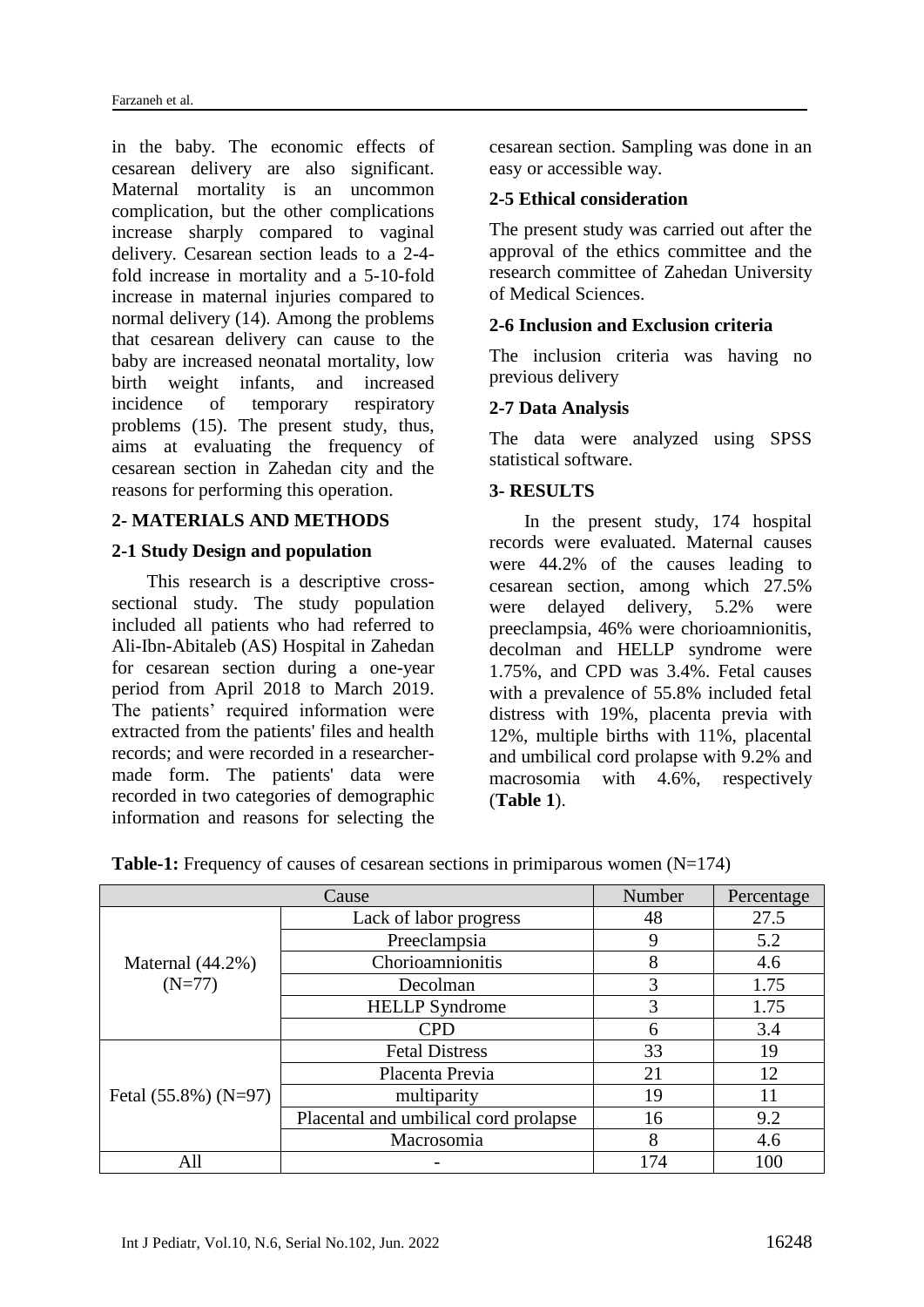Moreover, in the study of emergency cesarean sections, the lack of progression of labor with 33.6% is the most important maternal cause of emergency cesarean

section; and motherhood and fetal distress with 23.2% is the most common cause of emergency cesarean section due to fetus (**Table 2**).

**Table-2:** Frequency distribution of causes of emergency cesarean section in primiparous women

| Cause            |                                       | Number | Percentage |
|------------------|---------------------------------------|--------|------------|
| Maternal (44.2%) | Lack of labor progress                | 48     | 33.6       |
|                  | Preeclampsia                          | 5      | 3.5        |
|                  | Chorioamnionitis                      |        | 3.5        |
|                  | Decolman                              | 3      | 2.1        |
|                  | <b>HELLP</b> Syndrome                 | 3      | 2.1        |
|                  | <b>CPD</b>                            | 3      | 2.1        |
| Fetal (55.8%)    | <b>Fetal Distress</b>                 | 33     | 23.2       |
|                  | Placenta Previa                       | 21     | 14.5       |
|                  | multiparity                           | 11     | 7.7        |
|                  | Placental and umbilical cord prolapse | 8      | 5.6        |
|                  | Macrosomia                            | 3      | 2.1        |
| All              |                                       | 142    | 100        |

# **4- DISCUSSION**

The most common cause of cesarean section in the present study was delayed delivery followed by fetal distress. Delayed delivery, and other maternal diseases, abnormal fetal placement, multiple births, placental abruption, mismatch (CPD) and other causes of cesarean section were performed on Noli Par women.

In a study by Mohammad Beigi, 2008, on determining the factors affecting the selection of cesarean sections in Shiraz hospitals, it was reported that the most important factor was delivery arrest (16), which is consistent with our findings. In the study of Johari et al., on the rate of cesarean section and its causes in Fasa city, in line with our results, the lack of progress in delivery was found to be the most common cause of cesarean section in 2011 (17. In a study conducted by Khayatian on the prevalence and causes of cesarean sections in public delivery centers in Kashan in 2014, the most common cause was fetal distress (14.8%), while meconium excretion (8.7%) and lack of labor progression (7.4%) were in the next ranks (18). In a study by Rahmanian et al. investigated the prevalence of cesarean section and the reasons for performing it in Jahrom city, 2008, proposing that the most common causes of cesarean section are fetal distress (20.2%), lack of progress in labor (11.1%) and the Cephalopelvic disproportion (10.7%); 6.7% of cesarean sections were performed at the request of mothers (19). In another study, Tetsuya Kawakita stated that the most common causes of cesarean sections in nulliparous women were lack of delivery progression and Cephalopelvic disproportion 33.2%, fetal heart problems 22.9%, malpresentation 23.7%, elective 8.8% Maternal hypertension 2.4%, placenta previa 2%, AIDS 1.5%, uterine scar 1.3%, fetal anomaly 1.2%, placental abruption 1%, chorioamnionitis 0.7%, and macrosomia 0.6% (20).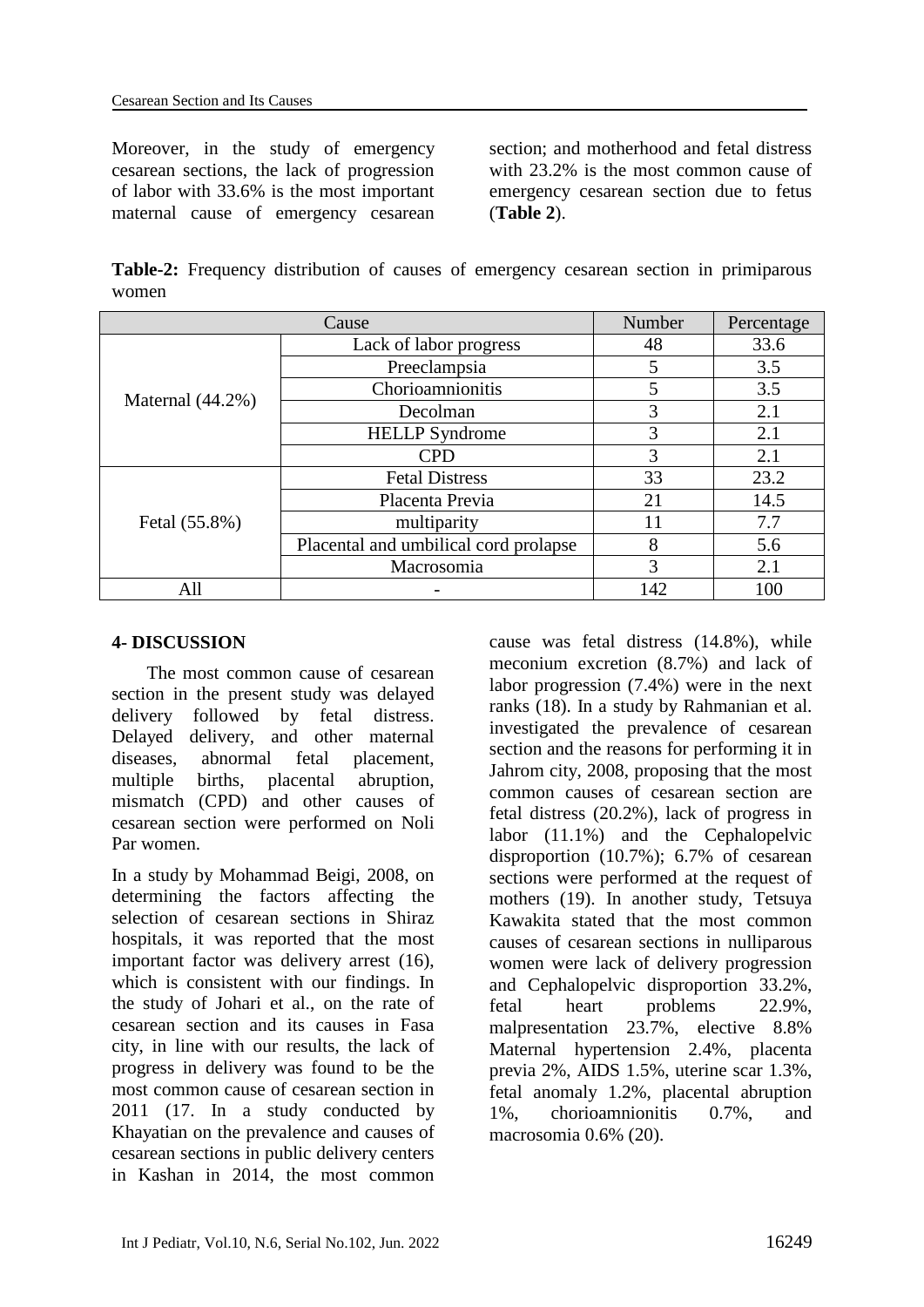Boyle et al., in their study in 2013, stated the following causes: delivery arrest (41.3%), fetal heart problems (23.4%), fetal malpresentation (15.8%), preeclampsia (3.6%), macrosomia (2.8%), birth defects (1.7%), Elective (2.7%), fetal anomaly (1.9%), uterine scar (1.4%), HIV (0.8%), chorioamnionitis (1%), and shoulder dystocia (0.01%) (21).

In a study by Tommy et al., 2018, it was stated that labor was not progressed by 20.5%, and fetal heart problems were the second cause (26.2%), followed by fetal malpresentation (10.8%), macrosomia (3.8%), twins (10.7%), preeclampsia (4.5%), maternal causes (2.8%), and maternal-fetal causes (8.4%) (22).

# **5- CONCLUSION**

In the present study, labor arrest and then fetal distress were the most important causes of cesarean delivery in primiparous women. The other maternal causes were considerably less frequent in these women. It is, therefore, suggested that the causes leading to the lack of progress in labor and fetal distress be further evaluated.

### **6- REFERENCES:**

1. Cunningham F, Leveno K, Bloom S, Spong CY, Dashe J. Williams obstetrics, 24e: Mcgraw-hill; 2014.

2. O'Dwyer V, Hogan JL, Farah N, Kennelly MM, Fitzpatrick C, Turner MJ. Maternal mortality and the rising cesarean rate. International Journal of Gynecology & Obstetrics. 2012; 116(2):162-4.

3. Sharifirad G, Rezaeian M, Soltani R, Javaheri S, Amidi Mm. A survey on the effects of husband's education of pregnant women on knowledge, attitude and reducing elective cesarean section. 2010.

4. Gibbons L, Belizán JM, Lauer JA, Betrán AP, Merialdi M, Althabe F. The global numbers and costs of additionally needed and unnecessary cesarean sections performed per year: overuse as a barrier to universal coverage. World health report. 2010; 30(1):1-31.

5. Ahmad Nia S, Delavar B, Eini Zinab H, Kazemipour S, Mehryar A, Naghavi M. Cesarean section in the Islamic Republic of Iran: prevalence and some sociodemographic correlates. 2009.

6. MiriFarahani L, AbbasiShavazi MJ. Cesarean sections change trends in Iran and some demographic factors associated with them in the past three decades. Journal of Fasa University of Medical Sciences. 2012; 2(3):127-34.

7. Excellence NIfC. Cesarean Section– NICE clinical guideline 132. London) [\(https://www](https://www/) nice org uk/guidance/cg132 accessed May 2016). 2012.

8. Cunningham FG. Cesarean delivery and peripartum hysterectomy. Williams Obstetrics. 2005:587-606.

9. Qarekhani P, Sadatian A. Principles of obstetrics & gynecology. Tehran, Noore-Danesh. 2009.

10. Thomas J, Paranjothy S. The national sentinel cesarean section audit report. National Sentinel Caesarean Section Audit Report. 2001.

11. Mohseni SM, Sohrabi Z. The trend analysis of cesarean section rate in a hospital, Tehran, Iran. Payesh (Health Monitor). 2011; 10(2):261-4.

12. Abedian Z, Nikpour M, Mokhber N, Ebrahimi S, Khani S. Evaluation of relationship between delivery mode and postpartum quality of life. The Iranian Journal of Obstetrics, Gynecology and Infertility. 2010; 13(3):47-53.

13. Gifford DS, Morton SC, Fiske M, Keesey J, Keeler E, Kahn KL. Lack of progress in labor as a reason for cesarean. Obstetrics & Gynecology. 2000; 95(4):589-95.

14. Flamm BL, Berwick DM, Kabcenell A. Reducing cesarean section rates safely: